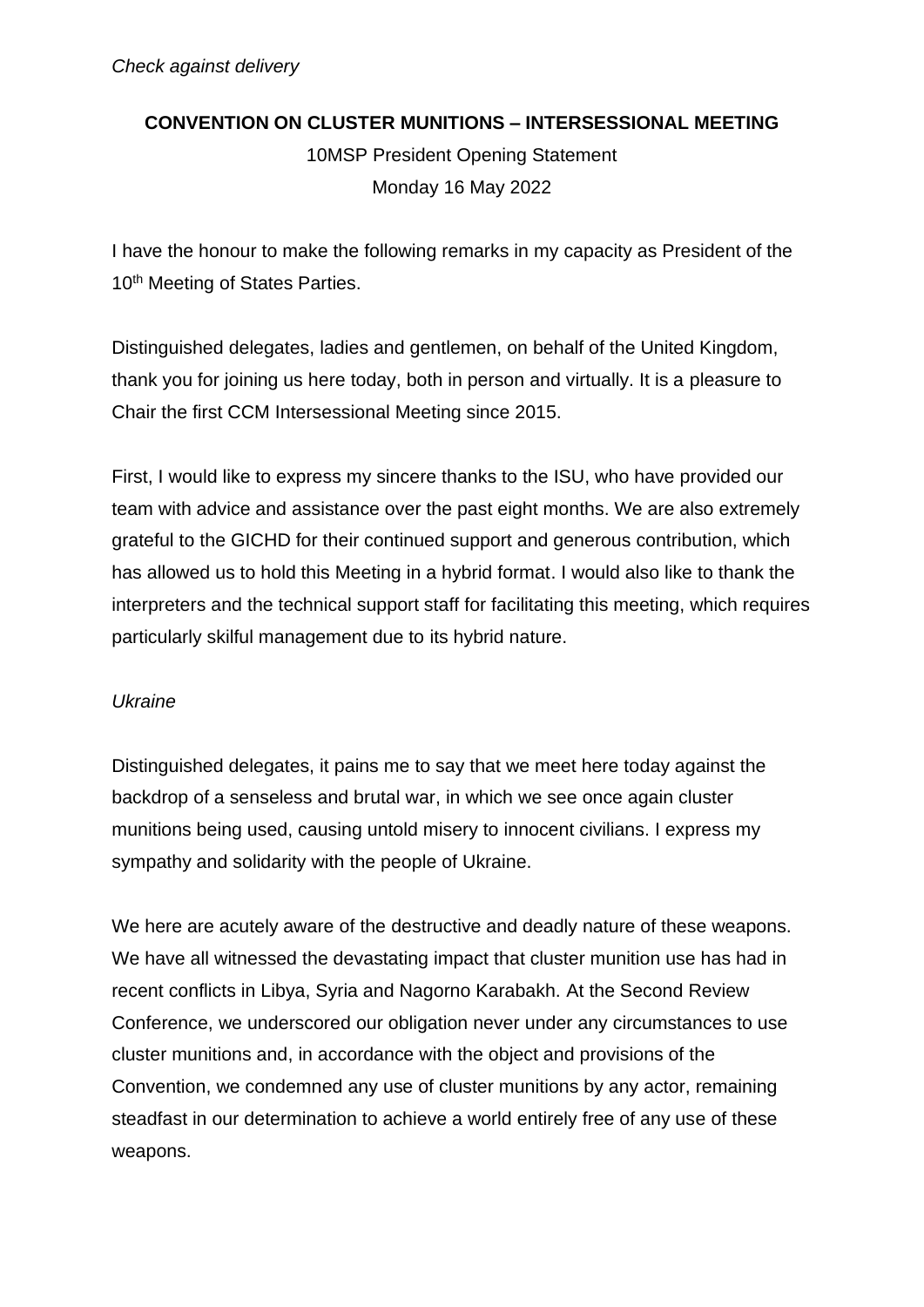#### *Check against delivery*

On 2 March, as President of the Convention's 10<sup>th</sup> Meeting of States Parties, I issued a statement recalling that declaration, expressing our grave concern at reports of the use of cluster munitions in the Russian invasion of Ukraine, and calling upon all those that continue to use such weapons, to cease immediately, and upon all States that have not yet done so to join the Convention without delay.

The barbarity we are witnessing, and which the people of Ukraine are enduring with some fortitude, underlines the urgency and importance of our Convention's goal.

## *Purpose of the Intersessional Meeting*

Distinguished delegates, the Second Review Conference agreed to revive in 2022 the practice of holding an Intersessional Meeting to monitor progress on the implementation of our Convention obligations and on the Lausanne Action Plan. This meeting is also an important opportunity for the Coordinating Committee and me to consult States Parties on the decisions we will put to the MSP. It is also something of a trial: as you know, the 10<sup>th</sup> and subsequent MSPs will need to decide whether to repeat the practice in subsequent years.

On the one hand, intersessional meetings can maintain momentum and ensure decisions for the Meetings of States Parties are properly prepared and consulted upon. On the other, the disarmament calendar is already heavily loaded. I am keen to hear your views on the utility of this meeting to inform the decision on next year's programme at the 10MSP.

As you have seen, we have many issues to consider over these two days. We will hear updates on the implementation of the Convention and the Lausanne Action Plan from coordinators, and from States Parties with obligations under the Convention, particularly under Articles 3 and 4.

In addition, I would like to highlight four issues which will require action at the 10MSP. We will have substantive exchanges on all four tomorrow, and I would ask delegations to come prepared to share their views.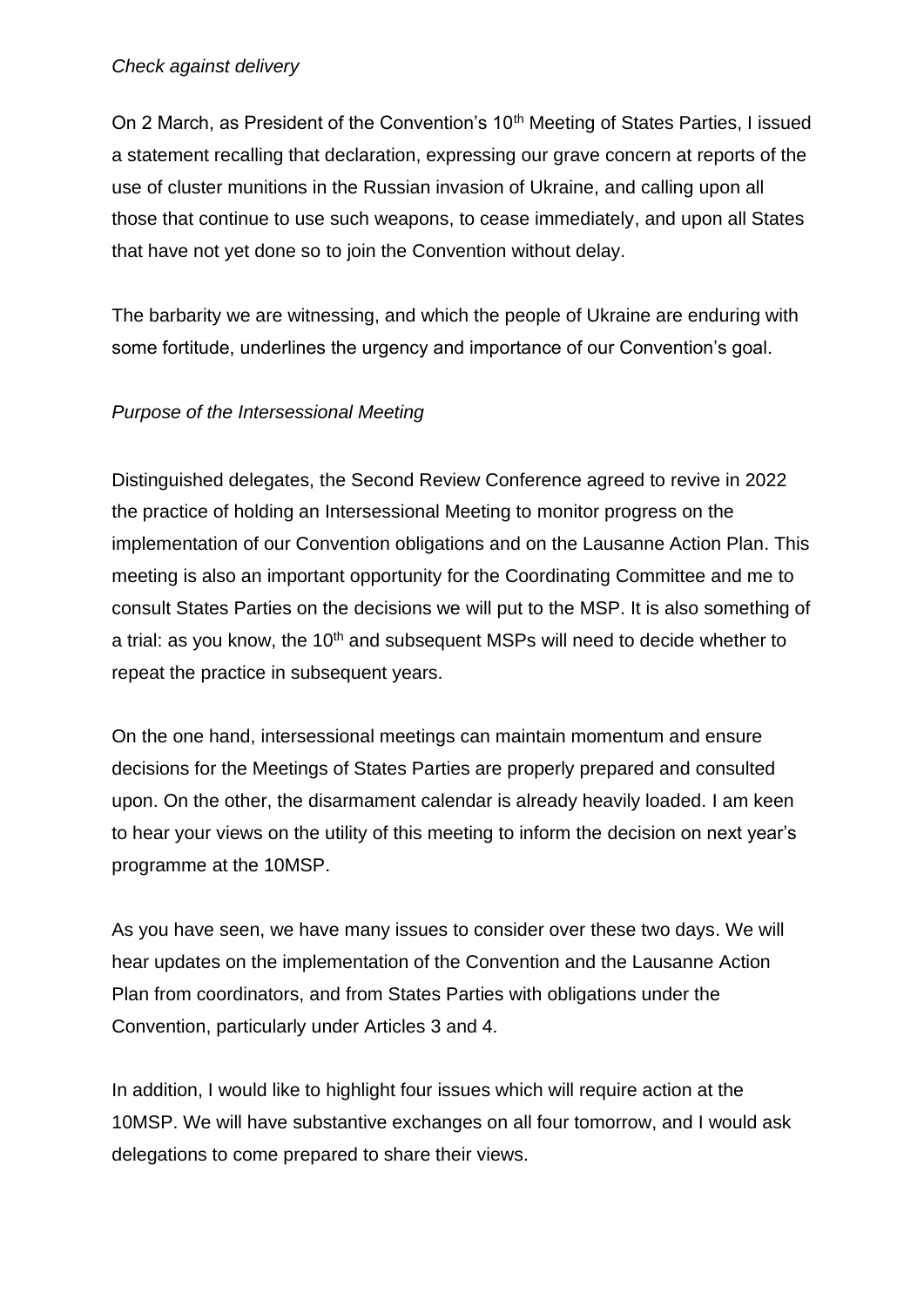First, transparency and exchanging information are essential to achieving the objectives of the CCM, including for confidence-building, monitoring implementation and for cooperation and assistance purposes. Actions 44 and 45 of the Lausanne Action Plan recognise the importance of Article 7 reports and we have been working with Iraq, as the Coordinator on Transparency and Reporting, towards developing an adapted reporting form, in conformity with the rules of procedure and existing practice, as well as assisting and engaging with the relevant States Parties. We will hear more about progress on this issue during the thematic segment on Transparency Measures.

Second, the Second Review Conference also mandated the President to elaborate a calendar and a selection procedure for the recruitment of future ISU Directors to be considered at the 10MSP. Over the past months, we have been engaging regularly and constructively with the GICHD, the Coordinating Committee and other relevant stakeholders. We thank all of them for their active participation. Over the course of these Intersessional Meetings we will be presenting the draft decision, calendar and updated Terms of Reference for the Director's position that were circulated last week in order for us to have a preliminary discussion on this crucial issue.

Third, over many years, our Convention has sadly faced financial challenges, which have been a cause for deep concern. The Second Review Conference adopted new measures that, once implemented, will contribute to addressing financial predictability and sustainability of the Convention. In addition, Action 9 of the Lausanne Action Plan also recognised that paying assessed contributions in line with Article 14 of the Convention is key to its successful implementation. Unfortunately, we are not there yet and tomorrow we will have an opportunity to hear more about the status of contributions from our UNOG colleagues. In this regard, we will also have a preliminary discussion about the possibility of including a 15% contingency in the cost estimates of the Meetings of the States Parties and Review Conferences, as agreed by the Second Review Conference.

Fourth, the Second Review Conference decided to designate the Coordinators on the General Status and Operation of the Convention as focal points to provide advice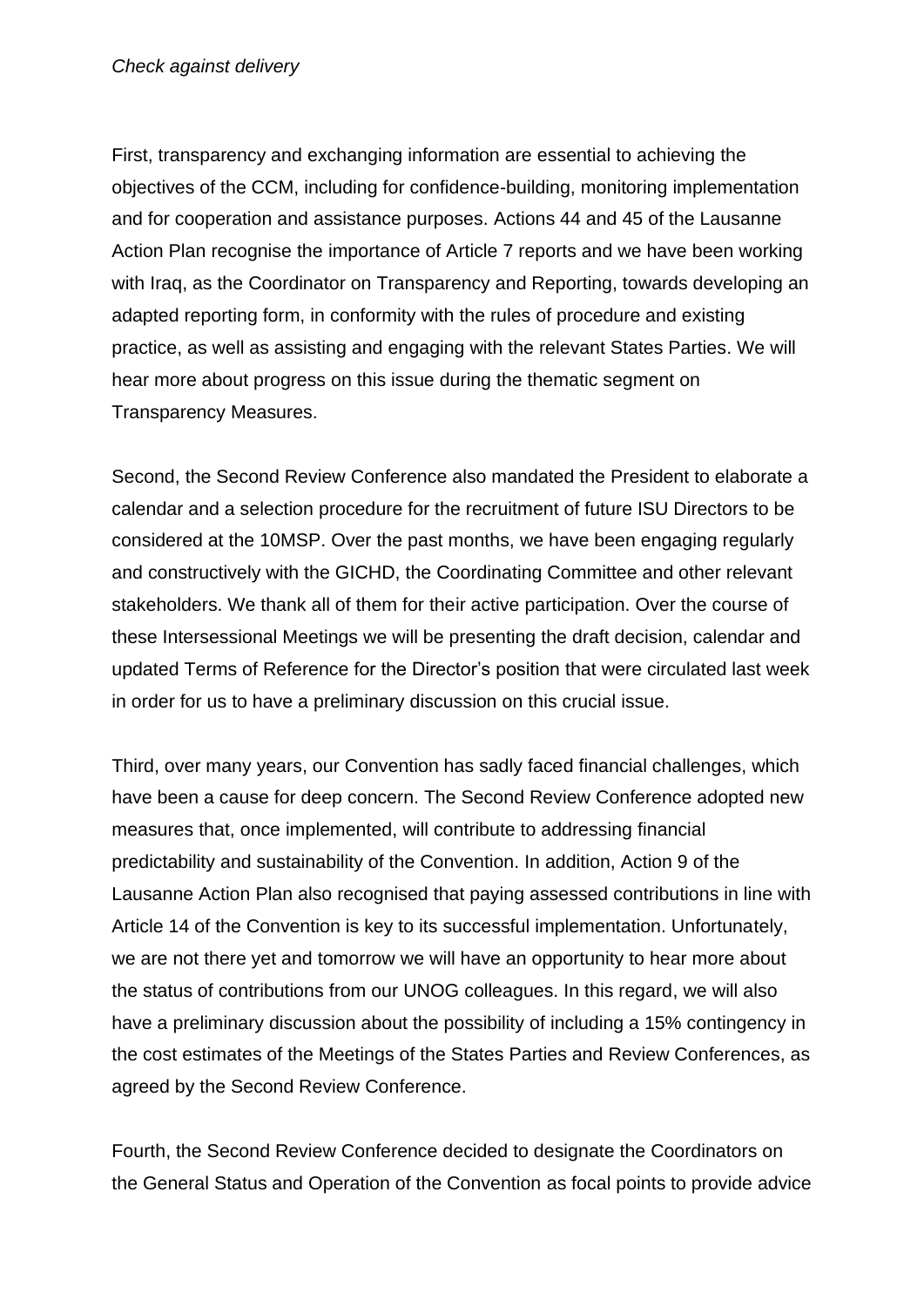#### *Check against delivery*

on gender mainstreaming and to ensure that matters related to gender and the diverse needs and experiences of people in affected communities are taken into account in the implementation of the Lausanne Action Plan, in cooperation with the other thematic coordinators. As this is a new practice for this Convention, the coordinators, France and Namibia, will propose Terms of Reference to guide this work, on which they will welcome the views of delegations.

I encourage you to engage substantively in all these discussions and provide your input on these important issues.

## *Presidency priorities*

Distinguished delegates, I also want to use this meeting to update you on two issues which the United Kingdom has chosen to pursue during our Presidency in addition to the President's mandate, namely universalisation and alternative financing.

Universalisation remains a key priority for the Convention. In 2015, we committed to reaching the goal of 130 States Parties before the Second Review Conference, which we unfortunately did not meet. It is clear that ratifications and accessions to the Convention have slowed over the past few years. There are many reasons States choose not to join the Convention, be it financial; legal or bureaucratic, which makes this work all the more difficult. While this can be discouraging, we should instead use this as motivation to continue pursuit of universalisation with the 74 States that remain outside of the Convention. It is our job as States Parties to work with these States to bring them closer to adherence, and eventually ratification.

During our Presidency, the United Kingdom has been working closely with the ISU and the Universalisation Coordinators to explore the barriers to joining that States have experienced, and the ways in which the Convention can help them overcome these. We have implemented both bilateral and regional approaches to engage with States outside of the Convention, and continue to have fruitful exchanges on where and how best we can make a difference. We will hear more detail on this effort in the thematic session on Universalisation later this morning.